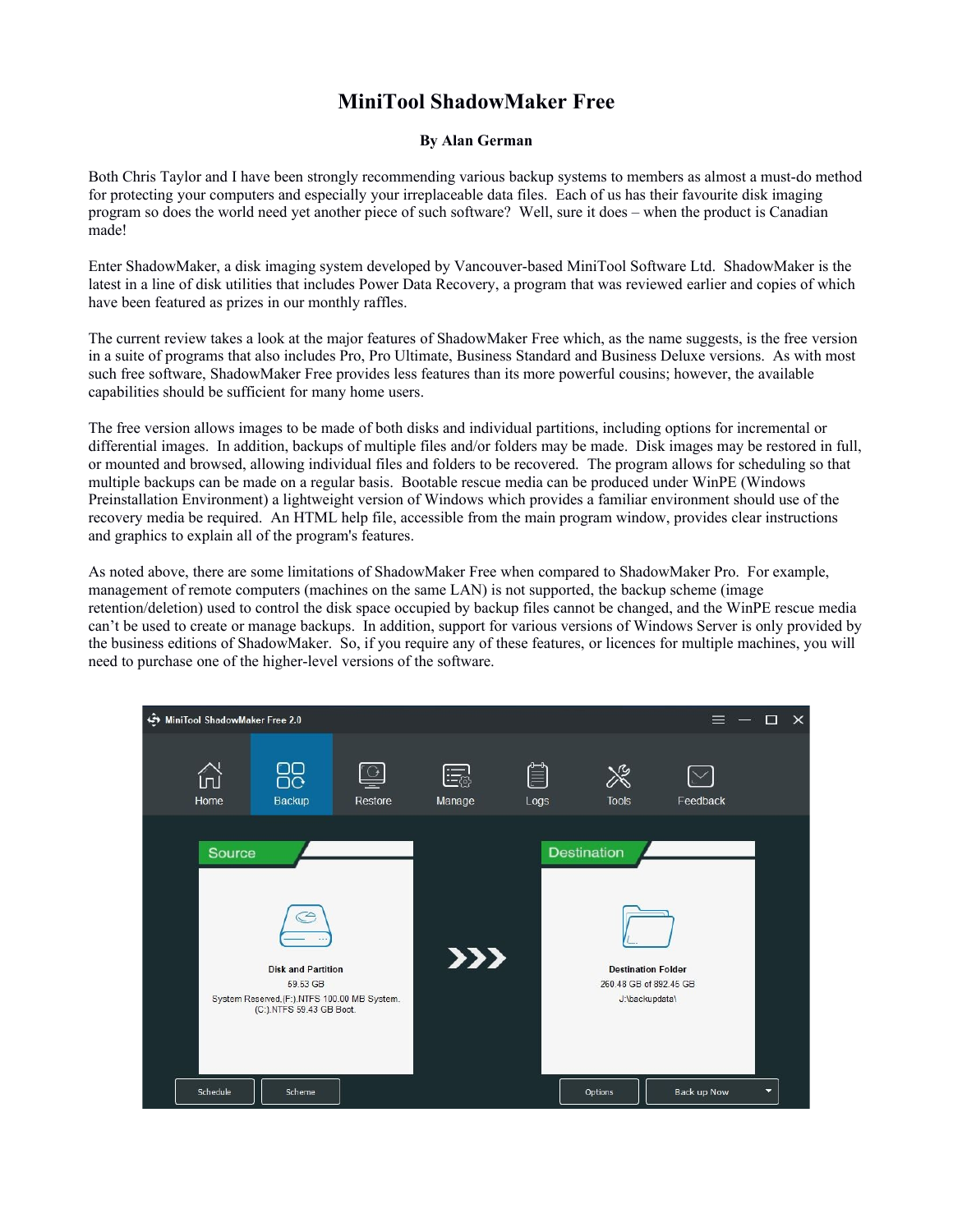The program has a user interface featuring a wizard system that allows any given task to be specified in a step-by-step manner. The first program window invites the user to manage backups for either the local computer or a remote machine (but, note that this latter option is not actually available in the free version). Connecting to "This Computer" brings up the main menu screen that provides large icons for Home, Backup, Restore, Manage, Logs, Tools, and Feedback.

Without reading the help file, the processes are not always completely intuitive, but trial and error seems to work well for those of us who just like to dive into programs without consulting the instructions. For example, the "Backup" option is clearly designed to create an image of a disk or partition from a source disk to a destination disk. But, what if we wish to make a backup of a disk folder or several files? The answer is to click on the "Source" window in which case a subsequent "Select Source" window offers "Disk and Partitions" or "Folders and Files". In either case, additional windows allow browsing and selecting the desired source material. The destination path is similarly determined. Then, a "Back up Now" button (with a "Back up Later" drop-down) commences the imaging process.

The program has a number of idiosyncrasies that don't appeal to my way of maintaining backups. Firstly, it doesn't allow the user to name the backup image. So, a full disk image ends up displaying a list of partitions to be included such as: System Reserved, (F:), (C:), DataDisk, (E:),  $(*)$ ,  $(*)$ ,  $==$ > J:\z\_images\MiniTool\{24be04ae-135b-4749-8cd5-1716a3f3fe20}. This essentially reflects the precise nature of the source and target components of the image, albeit in a very wordy manner. The actual image file is named: disk20180810000-full.mpi and is located on my backup disk at: J:\ z\_images\MiniTool\{24be04ae-135b-4749-8cd5-1716a3f3fe20}.

Sure, I am allowed to add "Full hard disk backup 10-Aug-2018" as a comment associated with the backup image but, this comment is only visible once a backup file has been selected to be restored and the Restore File Wizard implemented. Consequently, this is of little value in selecting a particular image from an entire list of such images. And, this comment is retained by the backup program and will be added to any future backup file unless the comment is deleted or overwritten.

A second issue is that, while most tasks issue static success messages in pop-up windows, for some reason when a backup task is completed, the program pops up a somewhat cryptic Windows notification that stays on the screen only briefly. And, by cryptic, I mean a message such as: The plan "Files to image: : System Reserved,  $(F:), (C:),$  DataDisk,  $(E:), (*), (*),$  ===> J:\z\_images\MiniTool\{24be04ae-135b-4749-8cd5-1716a3f3fe20}" completed. Now, that is a cryptic success message!

The other oddity is that a round, on-screen button displaying the word "Good" is now displayed on the screen. Clicking on this button (to find out what it means!) identifies that it is an indication of the hard disk's status. In my case, I was delighted to learn that my 250 GB SSD has: Health Status: Good. MiniTool call this feature a "Floating Ball". However, the problem that I have is that the ball is floating! It's completely "disembodied" from the program while it could at least be part of the main program window. Also, there is no option to toggle it on and off, which would be my preference.

As noted earlier, restoring an image calls up a Restore File Wizard that uses much the same step-by-step method used for backups, albeit "in reverse". Clicking on the "Restore" icon brings up a window listing all of the available images. Once an image is selected, the wizard asks which portions of the image are to be restored. For example, an individual file from a folder may be restored rather than the entire contents of the image file. In addition, a target drive and folder may be specified where the restored file is to be saved, i.e. it doesn't have to be restored to its original location.

A very useful feature under the Tools menu is the ability to mount an image of a disk or a partition. The image then appears in File Explorer as a new (virtual) drive. The virtual drive is mounted as read-only and allows specific files and folders to be easily copied back to the original drive. Unfortunately, ShadowMaker doesn't let the user set the drive letter, and doesn't even indicate which drive letter has been used. This is a minor inconvenience since, by default, the drive letter used for the image is likely to be adjacent to that of the original disk. So, for example, the image of DataDisk (D:), my dedicated data drive, was mounted as DataDisk (E:). The mounted image is also easily determined by simply looking at Tools – Dismount where the only choice to dismount an image is  $E:\$ . Another oddity in the program is that, when the disk image is unmounted, it isn't immediately removed from the list of available drives in the left sidebar of File Explorer. But, clicking on the drive pops up a message indicating the drive is unavailable.

ShadowMaker Free likely offers all the features that a home user would use, albeit with a somewhat strange (to me) image naming protocol. But, if this isn't an issue for you, the package provides a viable backup solution for entire disks or individual files and folders.